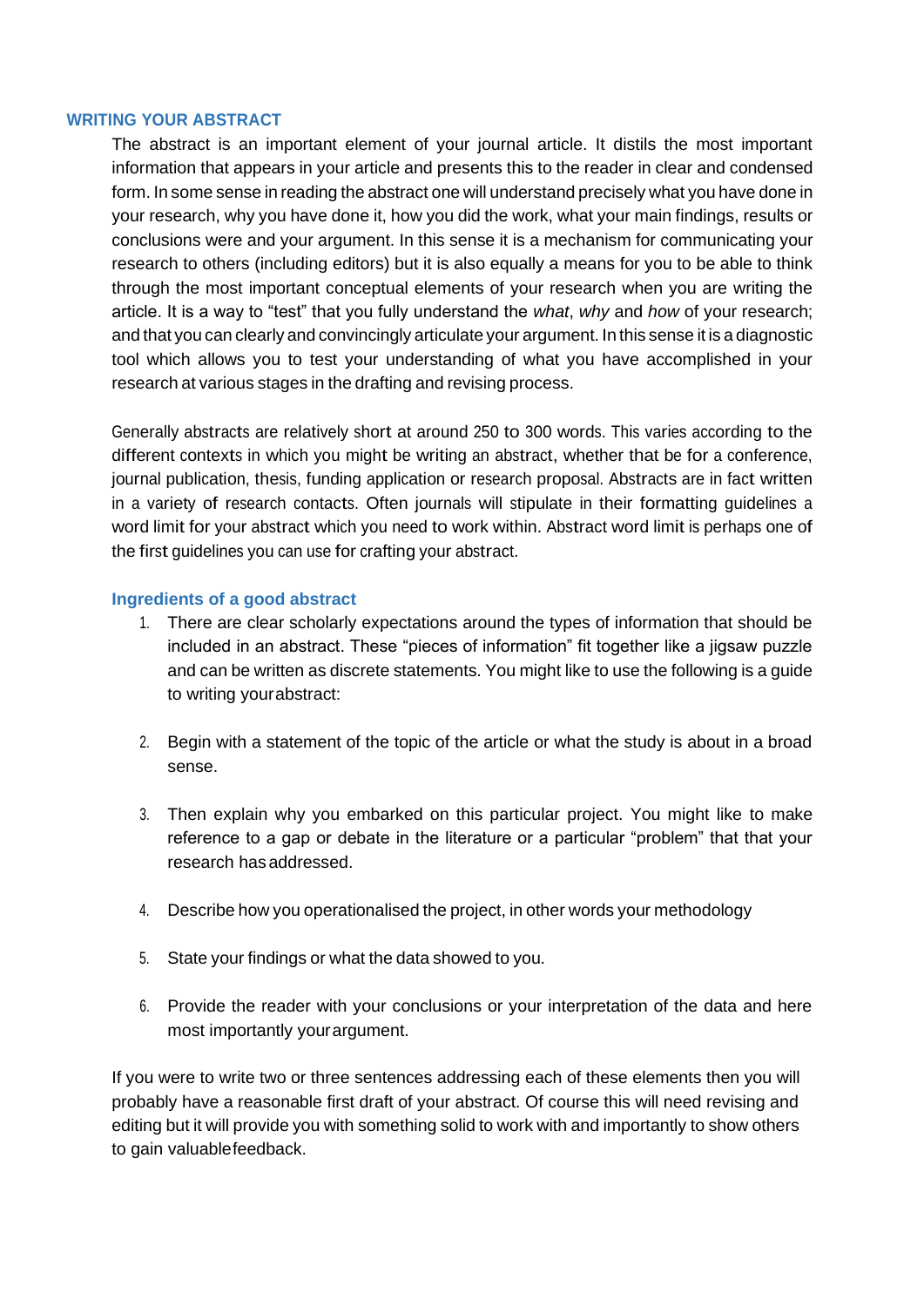#### **Communicating passion for your research**

Having said this, however, it is easy to fall into an attitude that the abstract is merely a dry and formulaic means to convey the most foundational elements of one's research. This need not be the case. It is still possible to convey to your readers what is innovative, different, important and exciting about the research that you are presenting. You do want to attract as many potential readers as possible so writing abstract which firstly contains all the essential pieces of information that is expected, secondly is written in an accessible manner, and thirdly conveys your passion for research and what is innovative in your study then these are all the ingredients of successful abstract.

# **Eg of a Good Social Science Abstract**

- State why you embarked on the project (often because of a gap or debate or persistent social problem)
- State what your project/study is about
- State how you did the project; your methodology
- State your findings
- State what you conclude from these findings; your arguments
- Optional Recommendations

# **ARTICLE**

doi:10.1038/nature13824

# Clonal dynamics of native haematopoiesis

Jianlong Sun<sup>1,2,3</sup>, Azucena Ramos<sup>1</sup>, Brad Chapman<sup>4</sup>, Jonathan B. Johnnidis<sup>5</sup>, Linda Le<sup>1</sup>, Yu-Jui Ho<sup>6</sup>, Allon Klein<sup>7</sup>, Oliver Hofmann<sup>4</sup> & Fernando D. Camargo<sup>1,2,3</sup>

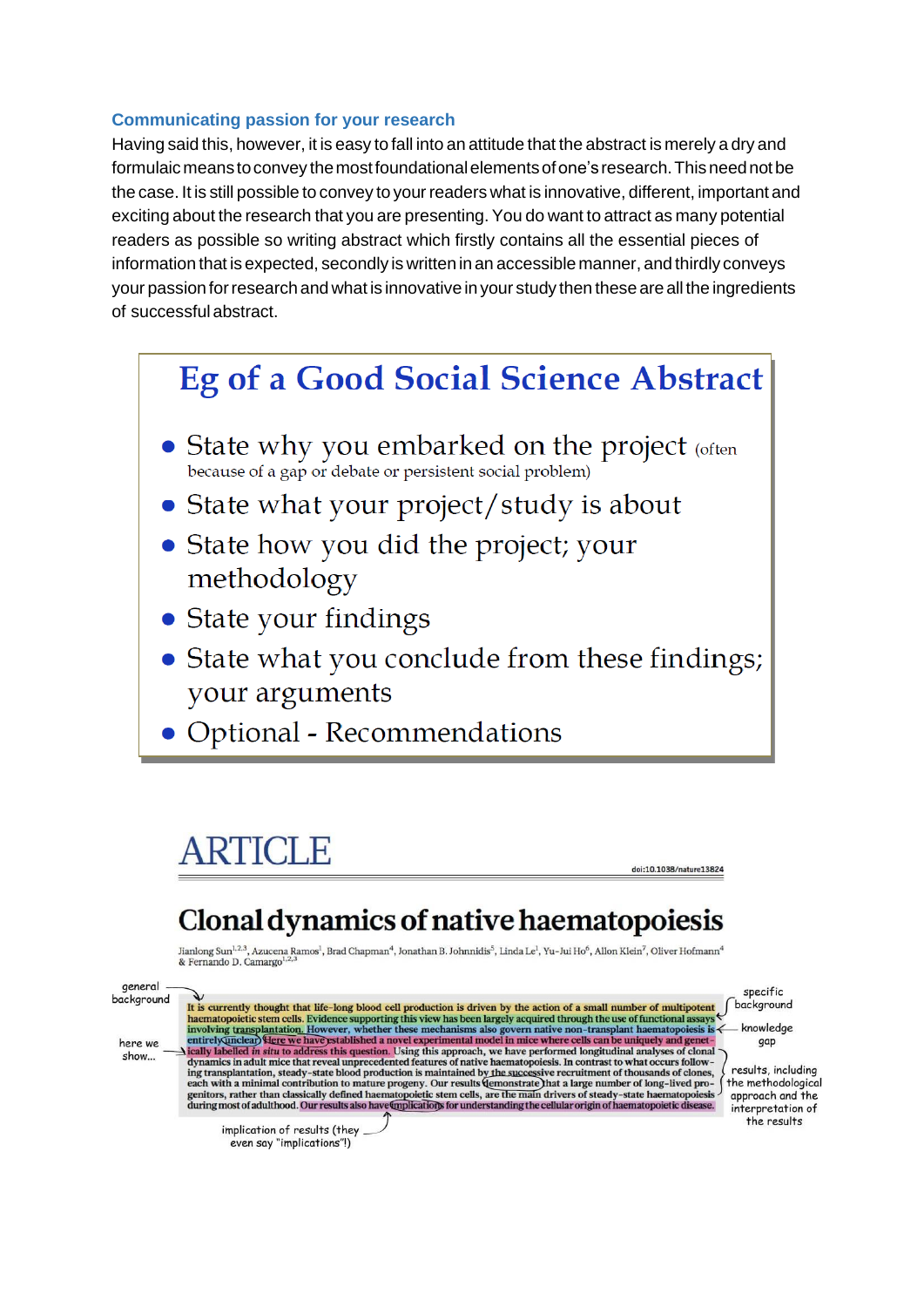#### **What not do when writing an abstract**

- Don't craft an abstract which is purely descriptive and reads like a plan. Your abstract, and your article to, shouldbe argument-driven, problem and goal oriented, and wellorganised.
- Don't overemphasise what the data is saying without linking this to the conclusions you have drawn into the argument you have developed.
- Don't include quotations, footnotes or citations, or paraphrase. The abstract is not the place for the voice or work of others. It is the place for you to communicate your contribution.
- An abstract is the place for confident writing. It is also the place for reporting on what you have done rather than what you will be doing. Avoid statements like "we hope to prove" or "this article attempts to analyse" or "this study seeks to". These are fine in a grant or research proposal that puts forward plans for future research, but not for an abstract which reports on work that has already been done.
- **•** In the writing of the abstract don't include abbreviations or acronyms.
- Do not exceed the word limit. If one is not specified then as a general rule keep to a 300 word limit.

| Are you aware of the      |  |
|---------------------------|--|
| guidelines for writing an |  |
| abstractwhich have been   |  |
| stipulated by the journal |  |
| you are writing for?      |  |
|                           |  |
| What are these?           |  |
|                           |  |
|                           |  |
|                           |  |
|                           |  |

#### **<SAMPLE JOURNAL ARTICLE ABSTRACT 1 - see appendix>**

Examine elements contained in Abstract 1

### **<SAMPLE JOURNAL ARTICLE ABSTRACT 2 – see appendix>**

Critique Abstract <sup>2</sup>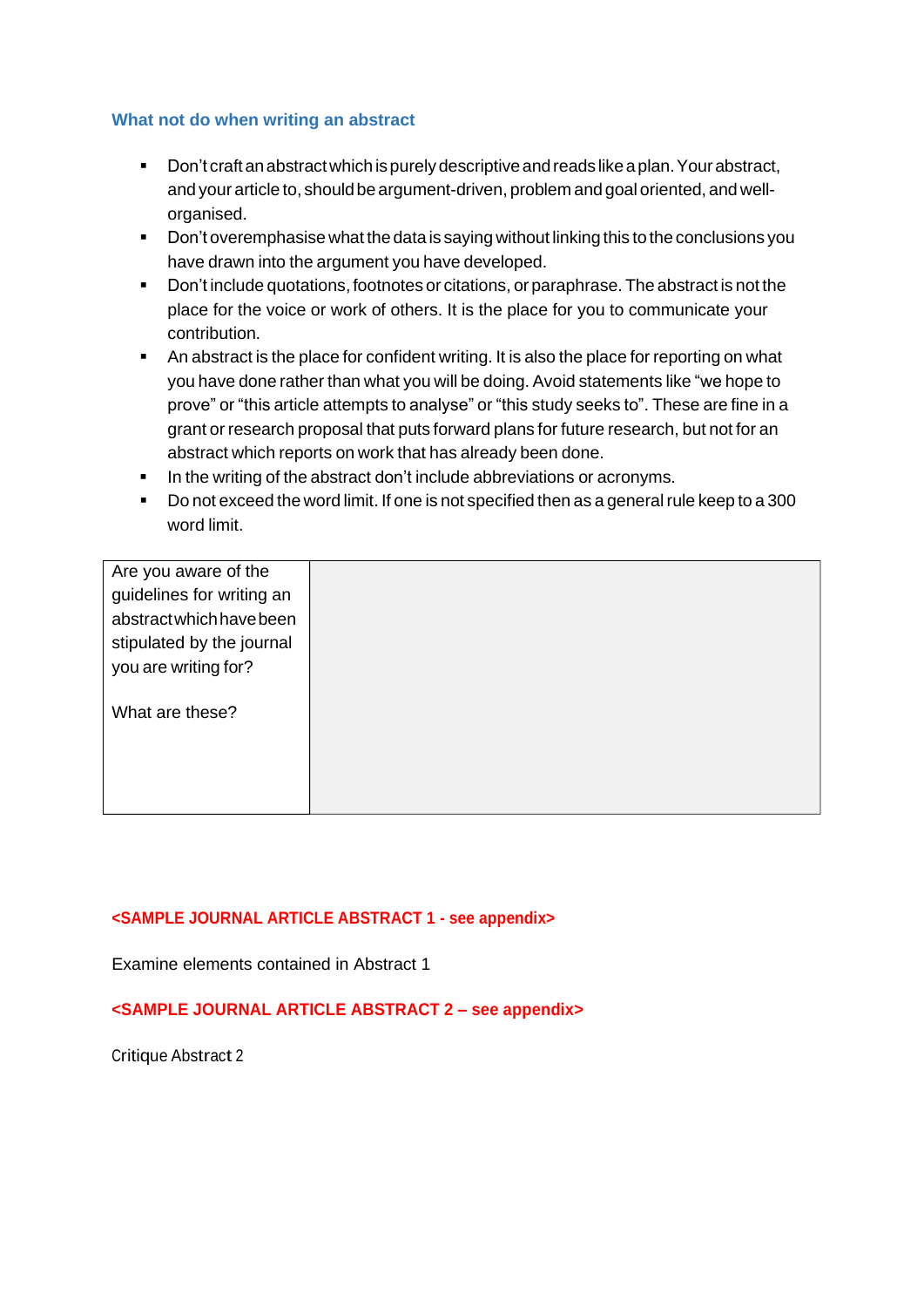## TENSE USE IN THE ABSTRACT

| type of information                 | verb form<br>(tense or commonly<br>occurring verbs) | examples                                                                                                                                                                                                                                                             |
|-------------------------------------|-----------------------------------------------------|----------------------------------------------------------------------------------------------------------------------------------------------------------------------------------------------------------------------------------------------------------------------|
| giving background<br>details        | present tense                                       | The industry is already well known for its efforts to<br>improve the eco-efficiency of its processes                                                                                                                                                                 |
| describing the<br>research activity | simple past tense, present<br>perfect tense         | The study focused on 2 main areas<br>The framework for life cycle analysis has been<br>developed                                                                                                                                                                     |
| describing the<br>methods           | simple past tense                                   | We carried out a series of field tests<br>A large number of samples were tested for fracturing                                                                                                                                                                       |
| reporting results                   | simple past tense                                   | Results indicated that the problem is even more<br>serious than previously predicted<br>The third model proved to be more durable than the<br>other four                                                                                                             |
| stating conclusions                 | present tense                                       | This indicates that there are, in fact, several factors<br>contributing to the decrease<br>Itappears that the incidence of human error cannot be<br>eliminated at any stage<br>There might be a need for revising the list of criteria<br>within the next 5-10 years |

*EXERCISE: if you have not yet drafted your abstract, have a go at doing this following the guideline presented in this booklet. If you do have a draft of your abstract then check that it contains all the information normally required in a conventionalabstract.*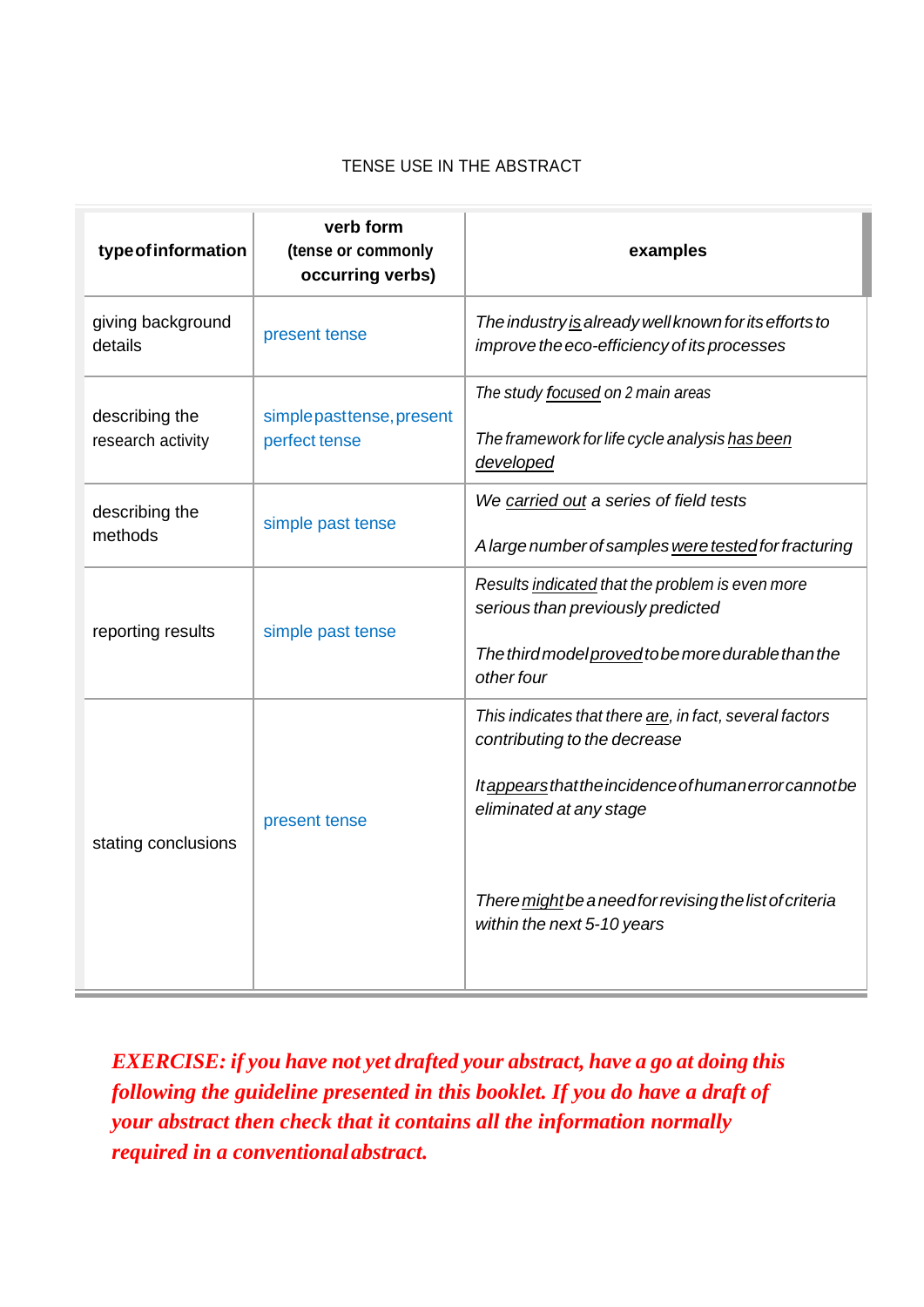## **Appendix**

Sample journal article abstract one:

The First Destination Survey of new graduates provides only a snapshot of graduate employment. This longitudinal study explores more fully the career pathways taken by undergraduates from two programs and examines which skills acquired at University contributed to successful employment and development of their careers. It was found that 99% of respondents made a successful transition from higher education to the workplace, with 56% in a job related to their first degree subject. Career pathways were diverse and half of graduates undertook further study/training at various stages to improve their career prospects. Skills identified as most useful were oral and written communication, team working, personal organisation, self-motivation and subject knowledge. Areas recommended for curriculum development were subject specific practical skills, information technology and additional support with career advice and guidance (Shah, Pell & Brooke 2004, p.9)

Shah A., Pell, K. & Brooke, <sup>P</sup> (2004) "Beyond first destinations: graduate employability survey", Active Learning in Higher Education volume 5 issue 1, pages 9-26.

# Problem statement

Topic or focus of the research

**Findings** 

**Conclusions** 

**Argument**